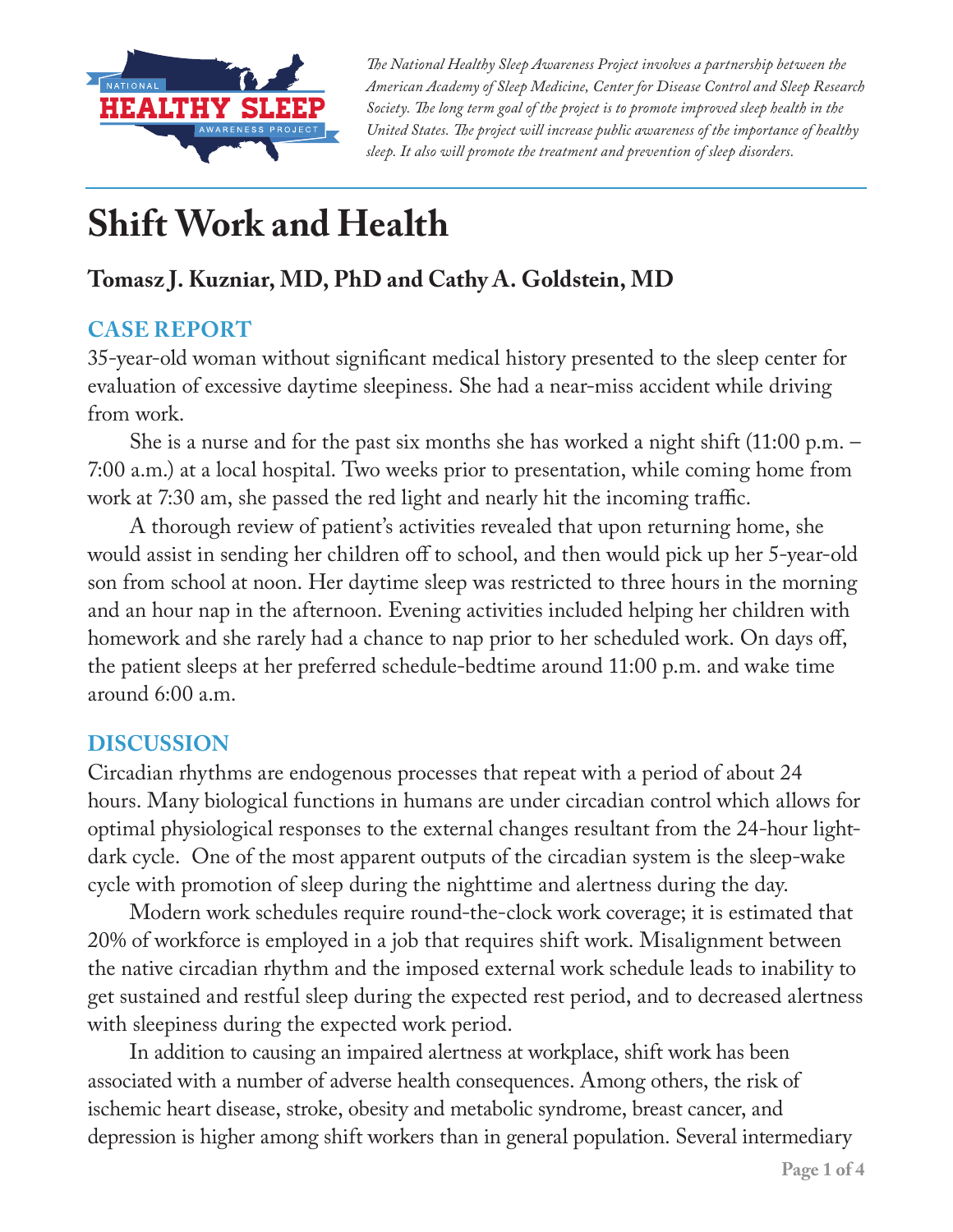mechanisms, such as increase in neuroendocrine stress system, cardiometabolic stress with impaired glucose tolerance, altered immune functioning, and oxidative stress are thought to be responsible for these deleterious effects.

The best way to manage sleepiness and insomnia related to shift work is to realign the work schedule with a physiological circadian rhythm i.e. to stop working non-daytime shifts. When this is not possible, strategies to mitigate symptoms due to shift work encompass two goals: to better align the endogenous circadian rhythm with the imposed schedule and to directly improve alertness and sleep quality. Although inherent, circadian rhythms are modifiable by circadian time givers or zeitgebers. The strongest circadian zeitgeber is light, but non-photic time cues such as exogenous melatonin supplements, feeding, social interaction, and physical activity may alter circadian timing, producing a phase shift. The direction and magnitude of phase shift is largely dependent on the timing of the zeitgeber. Phase response curves to light and exogenous melatonin are well-described. In an individual with 'normal' circadian phase, light shifts the circadian rhythm later when exposure occurs during the beginning of the biological night (the evening and first portion of the sleep period) and earlier when exposure occurs around the start of the biological day (the very end of the sleep period and morning). The response to melatonin is opposite, when dosed prior to the biological night (in the early evening) melatonin moves circadian phase earlier and if given during or just after the biological night (during the usual sleep period or morning) melatonin moves circadian phase later.

Bright light exposure during the night shift and avoidance of light in the morning may improve alignment of the circadian rhythm to night work as well as directly promote alertness during the shift. Melatonin prior to the daytime sleep period may also phase shift the circadian rhythm to better match a night work, day sleep schedule and directly enhance daytime sleep quality. Although not FDA approved, exogenous melatonin is not typically associated with any adverse effects.

Additionally, strategic sleep-wake scheduling promotes circadian alignment and reduces sleepiness during the nightshift. Ideally, a night wake, day sleep schedule should be maintained on days off. However, this is not acceptable to many shift workers; therefore, a simulated night work experiment defined a 'compromise position'. On days off, subjects with a sleep period scheduled from 3:00 a.m. to 12:00 p.m. had improved daytime sleep and shift performance when returning to simulated night work.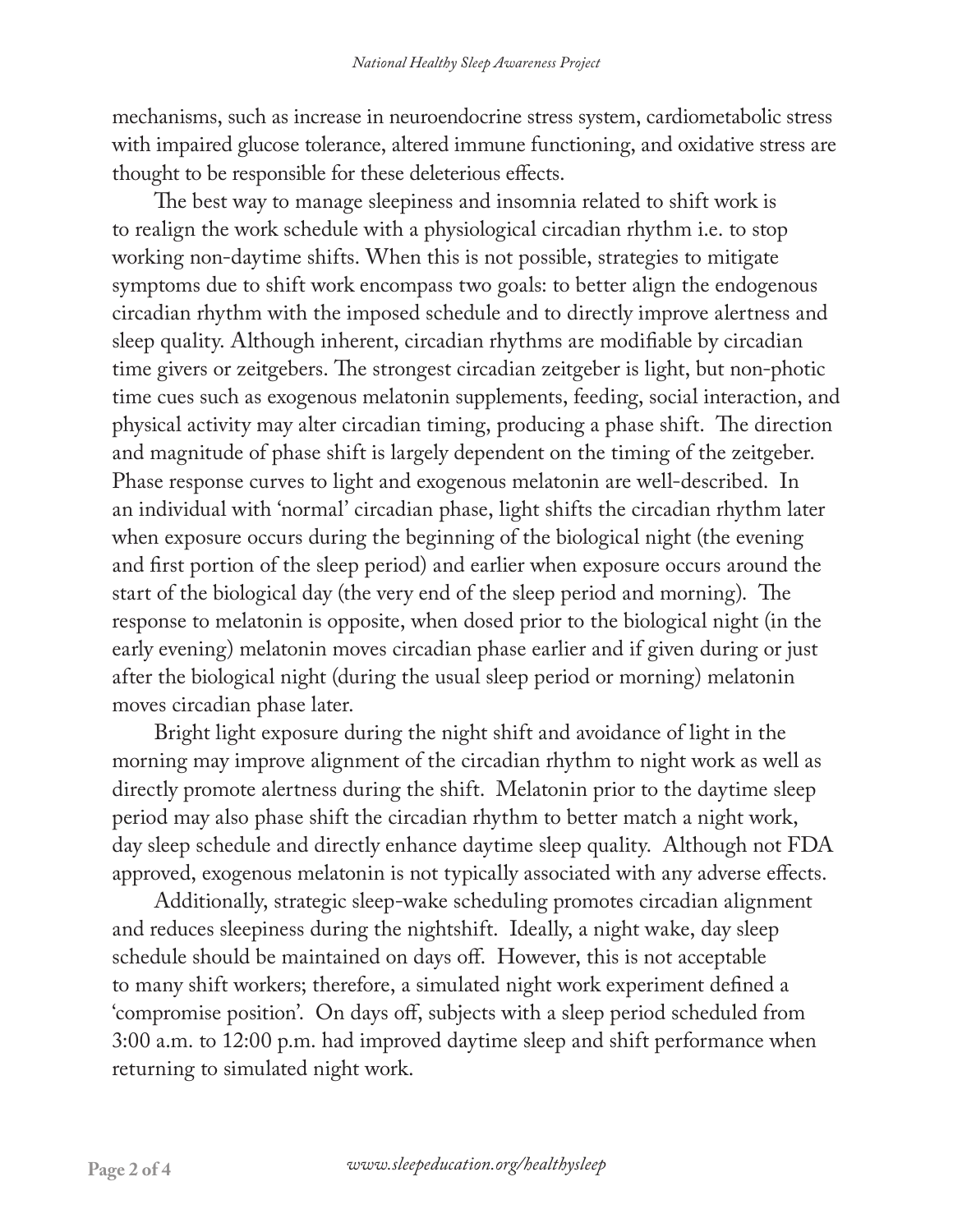Treatments aimed directly at improving symptoms without altering the circadian rhythm are also highly beneficial. To improve sleep during the day, hypnotic medication is a potential strategy. However, the benefits of improved daytime sleep should be evaluated individually and weighed against a potential of worsening any comorbid sleep disordered breathing and reducing alertness due to persistent sedative effects of the hypnotic. Zopiclone has been successfully used to improve the ability to fall asleep in shift workers. For enhanced nighttime alertness, napping is an effective strategy. Taking an evening nap improves alertness during the night work period; using caffeine before and during the work period augments this effect. Taking a mid-shift nap may also improve alertness, as long as no demanding tasks are scheduled right after it. Stimulants, such as modafinil and armodafinil, at the beginning of the night shift have been studied and proved useful in improving alertness without affecting daytime sleep.

Assuring an environment conducive to sleep is paramount. In night shift workers, this sleep period is typically scheduled shortly after return from work which may coincide with peak activity of other household members. Assuring the sleeping space that is dark, quiet, and free of interruptions is essential.

Despite targeted treatments, impaired alertness is often persistent in shiftworkers and poses a significant threat to safety. Return from work is the most vulnerable time for night shift workers and is typically associated with the highest sleepiness during the 24-hour period. Using public transportation rather than driving home after work may prevent accidents.

### **CASE FOLLOW-UP**

Extension of sleep time was requested and the patient's retired mother was engaged in picking up the patient's son from school mid-day. Zaleplon was prescribed to improve the patient's ability to fall asleep. Finally, the patient was encouraged to have "protected time" between 9 and 10 pm to allow for a 30-minute nap. These interventions resulted in a mild improvement in ability to sleep during the day. The patient's sleep normalized after she started working a day shift six months later.

#### **SUGGESTED READING**

- 1. McMenamin, T. M. A time to work: recent trends in shift work and flexible schedules. Mon. Labor Rev. 130, 3–15 (2007).
- 2. Proper, K. I. et al. The relationship between shift work and metabolic risk factors: A systematic review of longitudinal studies. American Journal of Preventive Medicine 50, e147–e157 (2016).